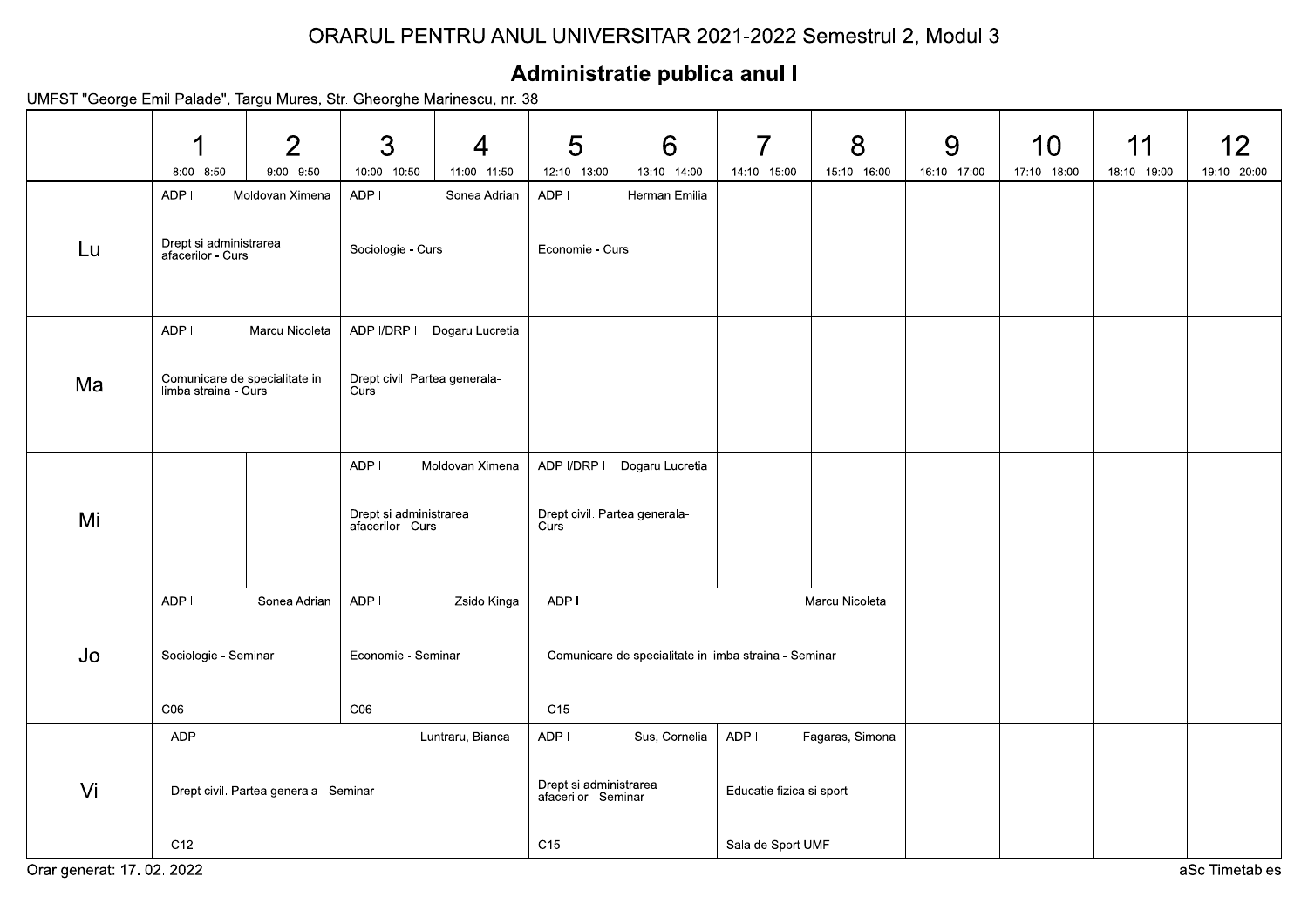## ORARUL PENTRU ANUL UNIVERSITAR 2021-2022 Semestrul 2, Modul 3

## Administratie publica anul II

UMFST "George Emil Palade", Targu Mures, Str. Gheorghe Marinescu, nr. 38

|    |                            | $\overline{2}$ | 3                                                     | $\overline{4}$  | 5                           | 6                                       | $\overline{7}$                          | 8             | 9                                                        | 10                              | 11                       | 12             |  |
|----|----------------------------|----------------|-------------------------------------------------------|-----------------|-----------------------------|-----------------------------------------|-----------------------------------------|---------------|----------------------------------------------------------|---------------------------------|--------------------------|----------------|--|
|    | $8:00 - 8:50$              | $9:00 - 9:50$  | $10.00 - 10:50$                                       | 11:00 - 11:50   | $12:10 - 13:00$             | 13:10 - 14:00                           | 14:10 - 15:00                           | 15:10 - 16:00 | 16:10 - 17:00<br>ADP II                                  | 17:10 - 18:00<br>Marcu Nicoleta | 18:10 - 19:00            | 19:10 - 20:00  |  |
|    |                            |                |                                                       |                 |                             | ADP II<br>Moldovan Ximena               |                                         |               |                                                          |                                 |                          |                |  |
| Lu |                            |                |                                                       |                 | Achizitii publice - Seminar |                                         |                                         |               | Comunicare de specialitate in<br>limba straina - Seminar |                                 |                          |                |  |
|    |                            |                |                                                       |                 | C13                         |                                         |                                         |               | C <sub>06</sub>                                          |                                 |                          |                |  |
|    |                            |                | ADP II                                                | Marcu Nicoleta  | ADP II                      | Marian Brindusa                         | ADP II/DRP II                           | Roba, Roxana  |                                                          |                                 |                          |                |  |
|    |                            |                |                                                       |                 |                             |                                         |                                         |               |                                                          |                                 |                          |                |  |
| Ma |                            |                | Comunicare de specialitate in<br>limba straina - Curs |                 | Dreptul familiei - Curs     |                                         | Drept civil. Drepturile reale -<br>Curs |               |                                                          |                                 |                          |                |  |
|    |                            |                |                                                       |                 |                             |                                         |                                         |               |                                                          |                                 |                          |                |  |
|    |                            |                |                                                       |                 |                             |                                         |                                         |               |                                                          |                                 |                          |                |  |
| Mi |                            |                |                                                       |                 | ADP II                      | Marian Brindusa                         | ADP II/DRP II                           | Roba, Roxana  |                                                          |                                 |                          |                |  |
|    |                            |                |                                                       |                 | Dreptul familiei - Curs     |                                         | Drept civil. Drepturile reale -<br>Curs |               |                                                          |                                 |                          |                |  |
|    |                            |                |                                                       |                 |                             |                                         |                                         |               |                                                          |                                 |                          |                |  |
|    | ADP II                     |                |                                                       | Marian Brindusa |                             |                                         |                                         |               | ADP II                                                   | Chiriac Lucian                  | ADP II                   | Chiriac Lucian |  |
| Jo |                            |                |                                                       |                 |                             |                                         |                                         |               |                                                          |                                 |                          |                |  |
|    | Practica de specialitate   |                |                                                       |                 |                             |                                         |                                         |               | Achizitii publice - Curs                                 |                                 | Achizitii publice - Curs |                |  |
|    |                            |                |                                                       |                 |                             |                                         |                                         |               |                                                          |                                 |                          |                |  |
|    |                            |                |                                                       |                 |                             |                                         |                                         |               |                                                          |                                 |                          |                |  |
|    | ADP II                     |                |                                                       | Coman, Sonia    | ADP II                      |                                         |                                         | Coman, Sonia  |                                                          |                                 |                          |                |  |
| Vi | Dreptul familiei - Seminar |                |                                                       |                 |                             | Drept civil. Drepturile reale - Seminar |                                         |               |                                                          |                                 |                          |                |  |
|    | CO6                        |                |                                                       |                 | C13                         |                                         |                                         |               |                                                          |                                 |                          |                |  |